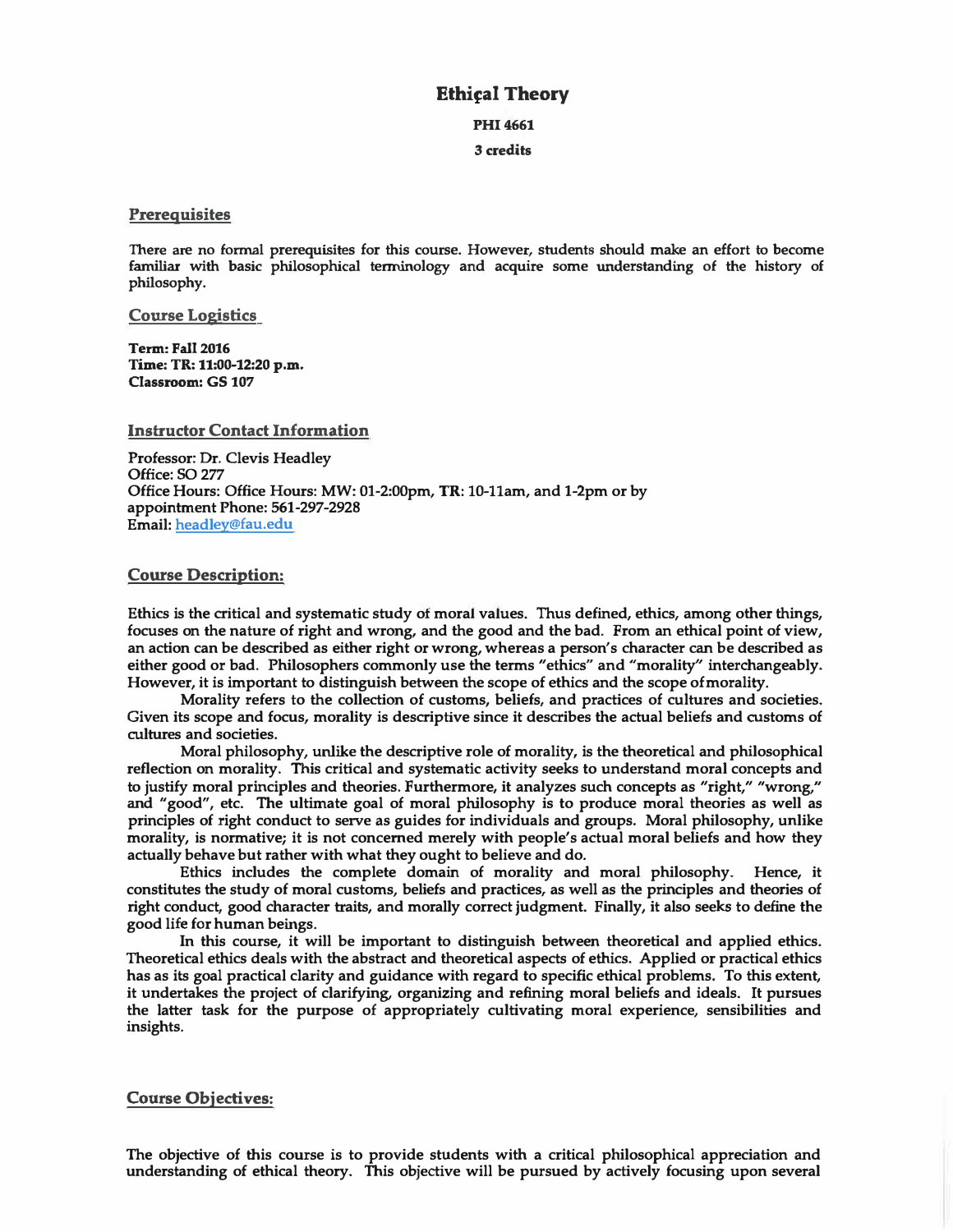philosophical issues and moral theories: ethical relativism, psychological egoism, ethical egoism, utilitarianism, Kantianism, Virtue ethics, Feminist ethics, the nature of morality, euthanasia, and punishment. Students will also be able to distinguish the difference between theoretical and applied ethics.

#### **Academic Expectations:**

As a professor, I emphasize the importance of high academic performance by students. Hence, this course is conducted as a University-level course, and not as an extension of high school classes.

All students in this course are expected to have successfully made the transition from high school to University and are required to exhibit:

- Intellectual and personal maturity
- Serious attitude
- Clear priorities
- Self-discipline
- Commitment
- Work ethic
- Time management skills

Students should note that these intellectual and personal traits are not arbitrary, but are imperative for success in this course. One important difference that distinguishes college level classes from high school classes is that, in college, students are expected to actively embrace standards of academic excellence, as well as the intellectual maturity to assume the burden of the educational effort: the professor transmits information and answers questions, but it is the student's responsibility to become a motivated and "active" learner.

Another difference that separates a university experience from high school is the amount of study time that is required for a class. The established college norm is that, for every credit hour (i.e., standard 50minute period) per week spent in the classroom, a student should plan on spending at least two hours per week, outside the classroom, reading and learning the subject matter of the course.

Since Florida Atlantic University is firmly dedicated to the academic success of all students, it follows the above-described expectations. Accordingly, each student in this course will be expected to complete at least two hours of course work outside of class for every one credit hour, that is, at least eight (8) hours of studying outside of class (reading, reviewing, or otherwise studying the material until it is adequately mastered).

As consistent with the academic expectations described above, students are required to come to class prepared, that is, they must read and assimilate the reading assigned during the previous class period and review previous lecture notes. This course will be conducted with the assumption that students are fully prepared in this manner.

Having access to all assigned readings is mandatory. Consequently, if a student is unable to purchase the textbooks at the beginning of the semester, it is his/her responsibility to find a way to access the assigned readings until he/she is able to purchase the books. Please note that no excuses will be accepted for not completing the required reading in a timely manner and as assigned.

Attendance is not taken in this class. However, given the abstract and complex nature of the subject matter, I strongly advise students to maintain perfect attendance, to arrive on time, and not to leave early (see also the "Policy on Classroom Conduct" on p. 5 of this syllabus).

#### **Course Evaluation:**

There will be three major examinations administered in this course: two regular examinations and a final cumulative examination. Each examination will count as 20% of you final grade and the final examination will count as 40% of your final grade. The dates of the first and second examinations will be announced in class. Since the exam dates are announced at least one week ahead of time, there is no acceptable excuse for missing an exam. Students will receive a '0' for each exam that is missed. The final examination will be given on Tuesday, December 13, 2016 from 10:30am – 1:00pm.

Students will also be required to complete no less than two hours of out-of-class assignments each week. These assignments will include the assigned readings for the course. Students should also note that these assignments will serve as the basis for weekly quizzes throughout the semester. The quizzes will count as 20% of the final grade. Please note that no make-up quizzes will be given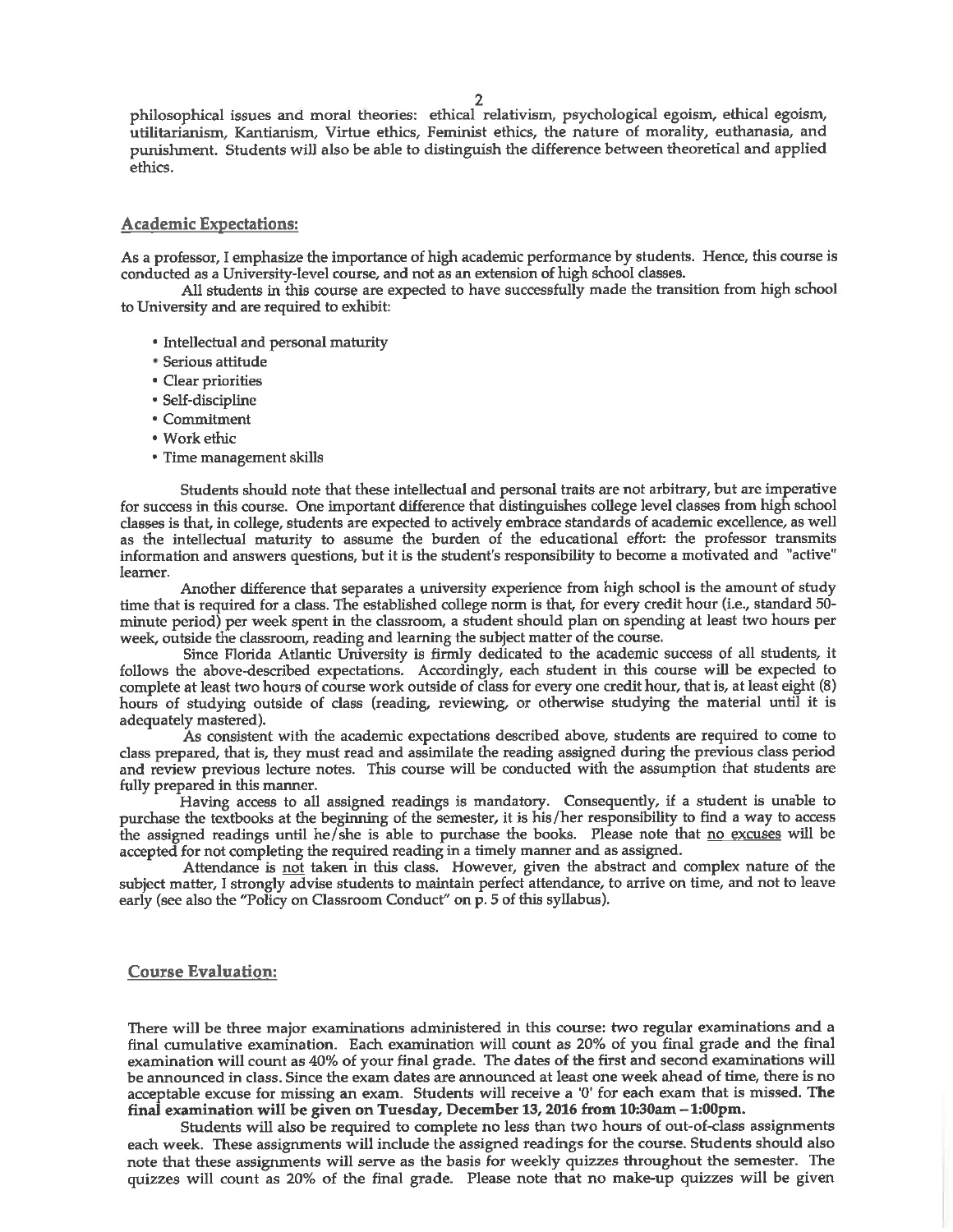without adequate documentation.

The examinations, including the final examination, will constitute 80% of your final grade, and the quizzes will constitute 20% of your final grade.

### **Course Mechanics:**

This course will consist of both lectures and discussions. Lectures will focus on assigned readings. Students will be given the opportunity to participate in discussions regarding the subject-matter of the course.

Students are expected to come to class, to be on time, and not to leave class early. Additional readings may be handed out either at the beginning or at the end of class. All announcements of relevance to the course and to the student's grade will be made either at the beginning or at the end of class. Thus, students coming to class late or leaving early will miss important information and will, as a consequence, jeopardize their own grade.

Students are expected to come to class prepared, i.e., they are expected to have done the reading assigned during the previous class period.

Students, as mentioned above, are also expected to be in class consistently. Since the learning process cannot take place without effort and class attendance, absences and lack of preparation will, inevitably, have a negative effect upon the student's final grade.

#### **Grading Scale:**

100-90: A 89-88: B+ 87-80: B 79-78: C+ 77-70: C  $69-68: D+$ 67-60: D Below 59: F

#### **Grading Policy:**

| Assignments       | <b>Percentage of Final Grade</b> |
|-------------------|----------------------------------|
| Test $#1$         | 20%                              |
| Test $#2$         | 20%                              |
| Quizzes           | 20%                              |
| <b>Final Exam</b> | 40%                              |

#### **Make-up Exams Policy and Late Work:**

There will be absolutely no make-up work permitted in this course. The only exceptions will be for students participating in University-approved activities, students participating in a religious observance, or students who provide formal notation of a doctor's appointment.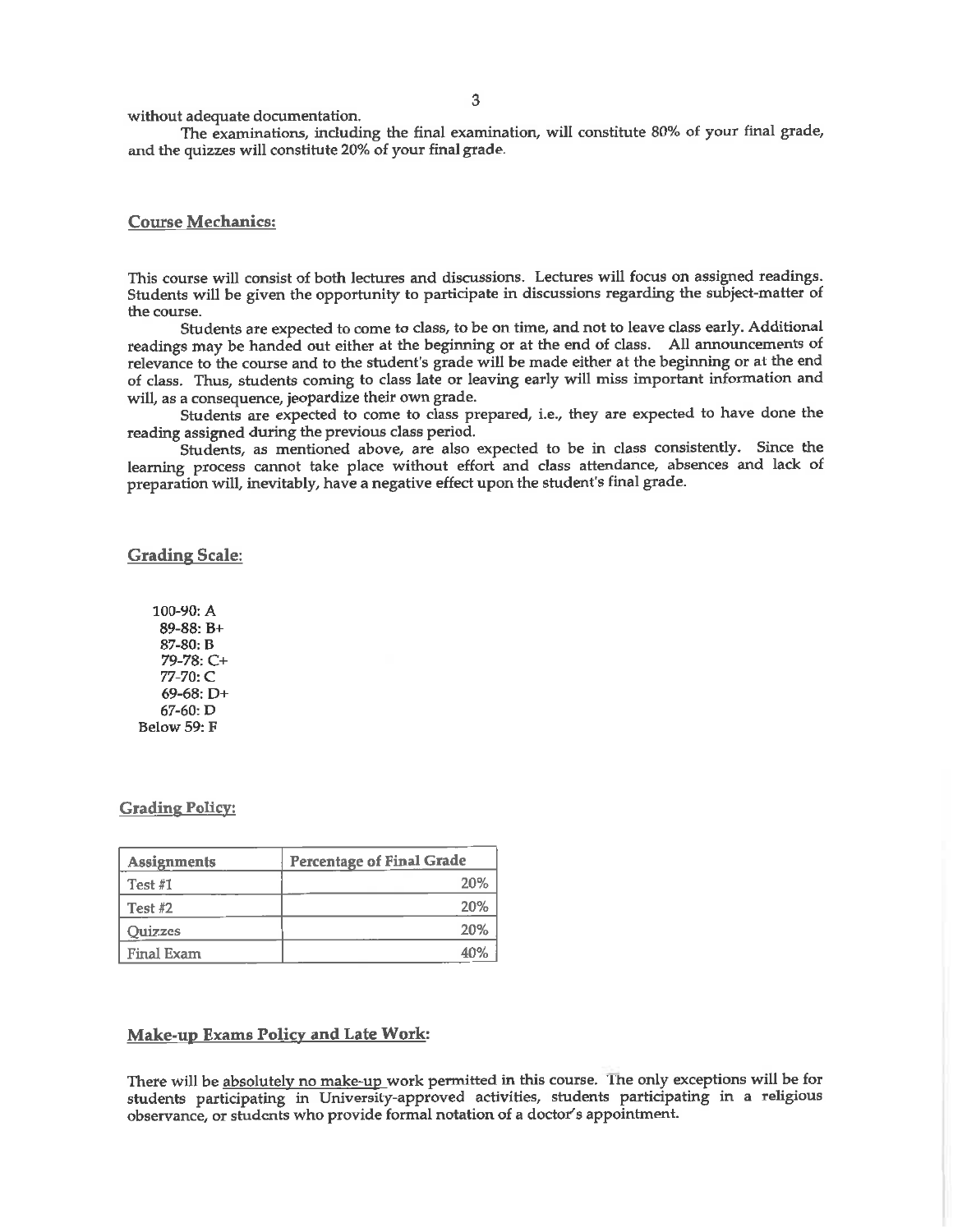#### **Classroom Etiquette Policy:**

The college or university classroom is a place for the conveyance of knowledge. Ideally, there is interaction between the professor and the students that helps facilitate the achievement of this goal.

For this reason, there exists a set of customary rules of courtesy that apply to classroom situations, particularly at the college level. Both professors and students have rights and responsiblities, both should respect the other, both should do all they can do to help the educational process to achieve its maximum effectiveness and to help the classroom truly become an environment for learning. The rules of conduct below are not exhaustive of what constitutes proper behavior. However, they provide some of the specific expectations that are to be met by students in this class.

Students are expected to come to class consistently, to be on time, and not to leave class early. Students coming to class late or leaving early will miss important information and will, as a consequence, jeopardize their own grade. The material is of a highly abstract and complex nature and cannot be immediately grasped without the assistance of the professor and, thus, without regular class attendance. Further, class lectures may appear to be incomprehensible if the student has not read the material previously assigned. Thus, although attendance is not formally taken in this class, absences and lack of preparation will reflect negatively upon the student's final grade.

Students are expected to come to class prepared, i.e., they are expected to have done the reading assigned during the previous class period. All lectures will be given using the reading as a reference, and having done the reading ahead of time will enable students not only to follow the lecture but also to contribute constructively to the class discussion.

Students should always communicate with the professor and with other students in a respectful manner. Standards of proper communication also apply to e-mail exchanges. E-mails should be courteous and respectful. Students should not expect an immediate response to their emails from the professor. However, under normal circumstance, a response to a student 's e-mail will be sent in a timely manner.

Students are expected to be attentive to lectures, to questions raised by other students, and to classroom discussions in general. Students should avoid monopolizing or interrupting classroom discussion.

Eating and drinking in class, as well as the use any electronic devices, are not permitted. As well, video taping or recording of class lectures is not permitted. Cellular phones, personal computers, and pagers should be turned off. Students should wait until after class to return any calls received or to send text messages.

Dress Etiquette: All students should dress in a manner that is respectful of the values and traditions of the academy.

#### **Disability Policy Statement:**

In compliance with the Americans with Disabilities Act Amendments Act (ADAAA), students who require reasonable accommodations due to a disability to properly execute coursework must register with Student Accessibility Services (SAS)—in Boca Raton, SU 133 (561-297-3880); in Davie, LA 203 (954-236-1222); or in Jupiter, SR 110 (561-799-8585) —and follow all SAS procedures.

#### **Honor Code:**

Code of Academic Integrity policy statement: Students at Florida Atlantic University are expected to maintain the highest ethical standards. Academic dishonesty is considered a serious breach of these ethical standards, because it interferes with the university mission to provide a high quality education in which no student enjoys an unfair advantage over any other. Academic dishonesty is also destructive of the university community, which is grounded in a system of mutual trust and places high value on personal integrity and individual responsibility. Harsh penalties are associated with academic dishonesty. For more information, see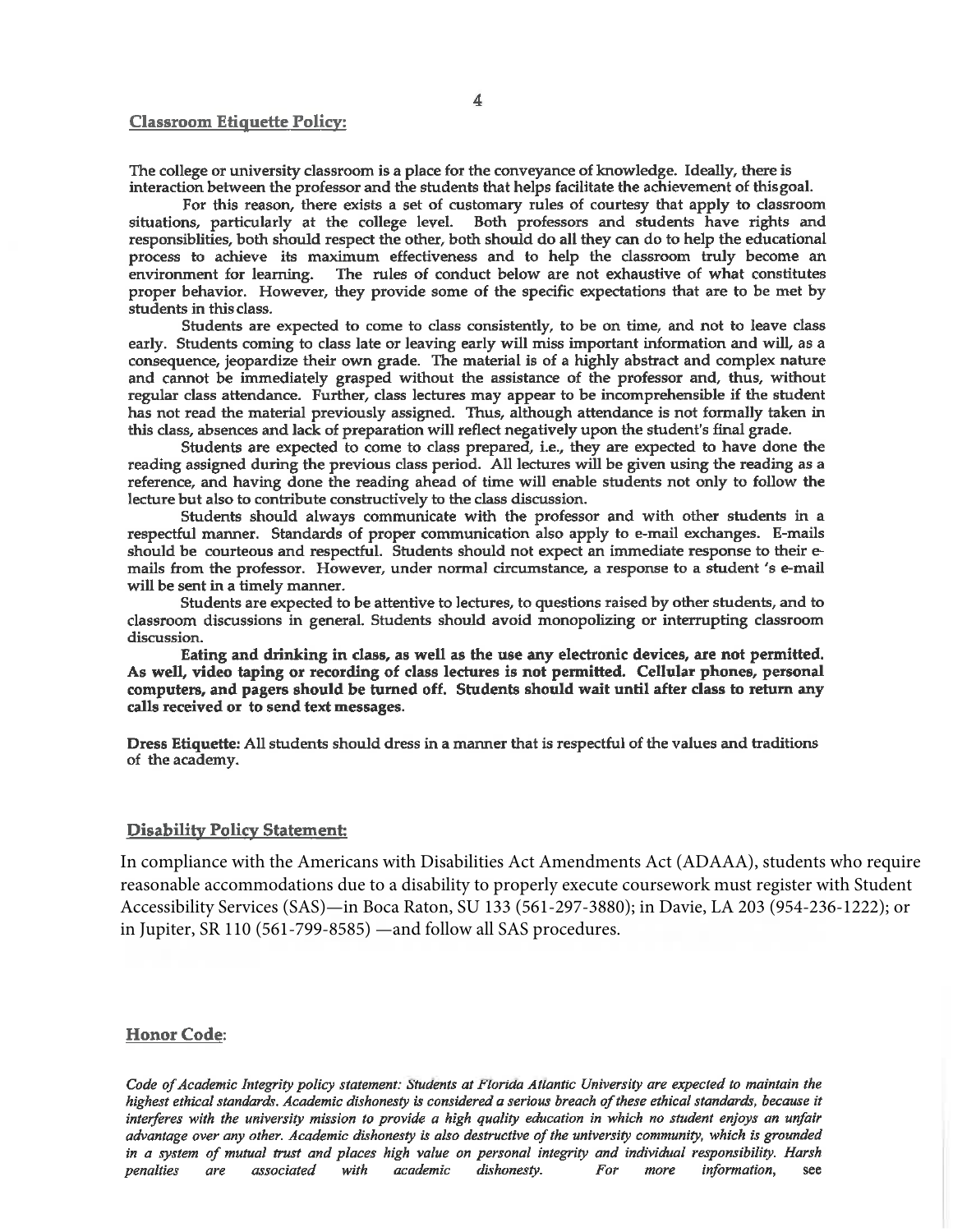5<br>2<u>6-10 FINAL.pdf</u>

#### **Policy on Plagiarism:**

Plagiarism, the presenting of the words or ideas of another person as one's own, is a serious academic offense which may result in failure in a course or suspension from the University.

Quotation of another person's words must be indicated in one of the standard ways. This practice applies to all quoted material, including passages, sentences, and important parts of sentences used verbatim. Do not paraphrase or virtually quote passages by changing a few words or the word order.

Relating the information in a quote by using different word or expressions, without paraphrasing, also requires citation.

As well, the use of another person's ideas, even without quoting or paraphrasing, requires citation.

The source of all quoted matter and the source of all ideas and information that are taken from the work of another person and that are not a matter of general knowledge must be indicated by the proper use of reference notes. Remember this: When in doubt as to whether or not citation is required, it is better to be safe and use reference notes than not to use them.

If not familiar with the proper use of reference notes, either consult with your professor or consult one of the many reference sources available in the library (such as the MLA manual of style, the Chicago manual of style, or the APA (American Psychological Association) manual of style). Always inquire whether your professor has a particular stylistic preference regarding citations (that is, either MLA, Chicago style, or APA).

Remember this: Reference notes show that an idea or information came from a published source. Quotation marks show that the specific words of another person are being used. Students should be familiar with section 6C5-4.001 of the Florida Administrative Code (printed on p. 72 of the University Catalog), which describes the penalties incurred when students engage in academic irregularities such as plagiarism.

#### **Cheating:**

Cheating will not be tolerated in this course, and the students are expected to be familiar with the Florida Atlantic University Honor Code. Any student caught cheating will be submitted to the appropriate disciplinary measures as specified in the FAU code.

### **Required Texts:**

James Rachels, The Elements of Moral Philosophy, 7<sup>th</sup> edition (McGraw-Hill: New York,  $2013$ ).

Heimir Geirsson and Margaret Holmgren, Ethical Theory: A Concise Anthology, 2nd. Edition (Broadview Press: Toronto, 2010).

Kevin Gibson, An Introduction to Ethics (Upper Saddle River, NJ.: Pearson, 2014)

#### Assignments:

All reading assignments will be announced in class ahead of time. These assignments will be given at the end of each week for the coming week. It is absolutely important that students come to class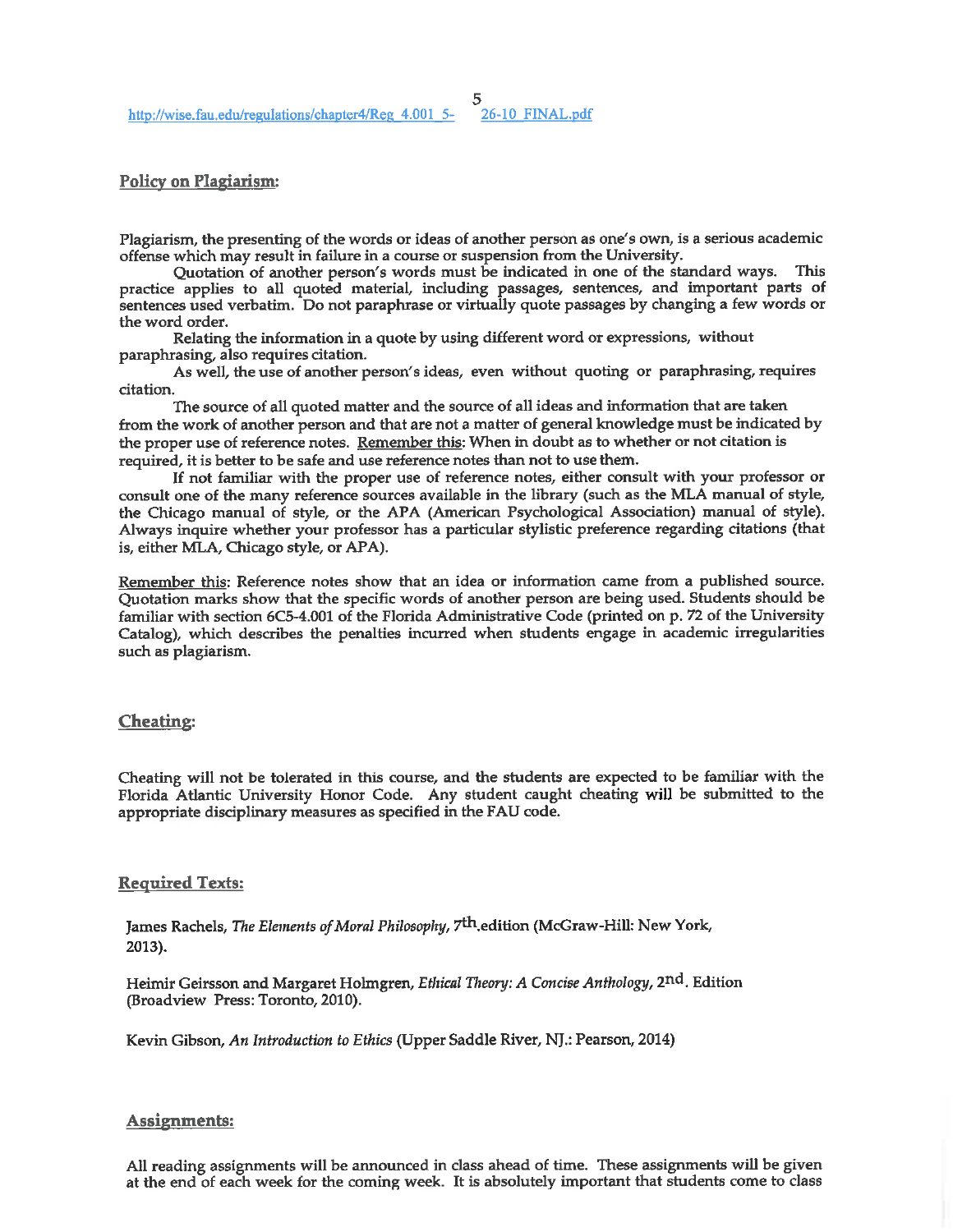6

adequately prepared so as to benefit substantially from class lectures and discussions. Students should note that reading a philosophical text is quite challenging and demanding and, therefore, are strongly urged to spend quality time engaging with their texts.

### **Attendance Policy:**

Students are strongly encouraged to attend class at all times. Excessive absences can be detrimental to a student's performance in this course. Students should take note of the fact that missing class because of work is not a legitimate excuse. Also, students are not allowed to leave class early to go to work or to arrive to class late because of work.

#### **Policy on Incompletes:**

Students should clearly understand that an "I" is not a substitution for not having done the course work. Similarly, it is not intended as an automatic second chance for a student to improve his/her grade.

However, should there be a case in which I believe that a student genuinely merits receiving a grade of 'I', the following university policy must and will be followed.

A student wishing to receive an 'I' (Incomplete) grade for this course must provide (a) a written request stating his/her reasons, and (b) evidence for these reasons to me.

Students should note that there are criteria that he/she must fulfill in order to be considered for an "I": the student must have completed at 75% of the course work and must be passing the course with at least a "C" average.

I will make the final judgment as to whether an 'I' is indeed appropriate. Please note that I will specify the deadline for completing the course work, and the default grade that the student will receive if he/she does not complete the work by the stated deadline.

In all cases, university policy states that if the student does not complete the assigned work by the established date, the Registrar's Office will automatically change the 'I' to an 'F'.

After the student has turned in all of the work required to complete the course, he/she bears full responsibility for confirming that the 'I' has been changed to a grade. Absolutely no exceptions will be made to this.

#### **Extra Credit:**

All of the formal requirements for this class are listed in the class syllabus. No student will be given the opportunity to complete additional work to better his/her performance in this class.

#### **Drop-Dates:**

The students are advised to keep the following dates in mind:

August 22: Last day to register/drop/add or withdraw with full refund. August 29: Last day to register/drop/add or withdraw without receiving a W. November 13: Last day to drop or withdraw without receiving F.

Officially dropping a course is the student's responsibility. If, for whatever reason, a student stops attending class, completing the assignments, or taking the tests, that student should make sure he/she officially drops this course. Otherwise, he/she will receive an 'F' in the course. No exceptions will be made to this.

#### **Official Holidays and Breaks:**

September 5: Labor Day. October 10-11: Fall Break. November 11: Veteran's Day.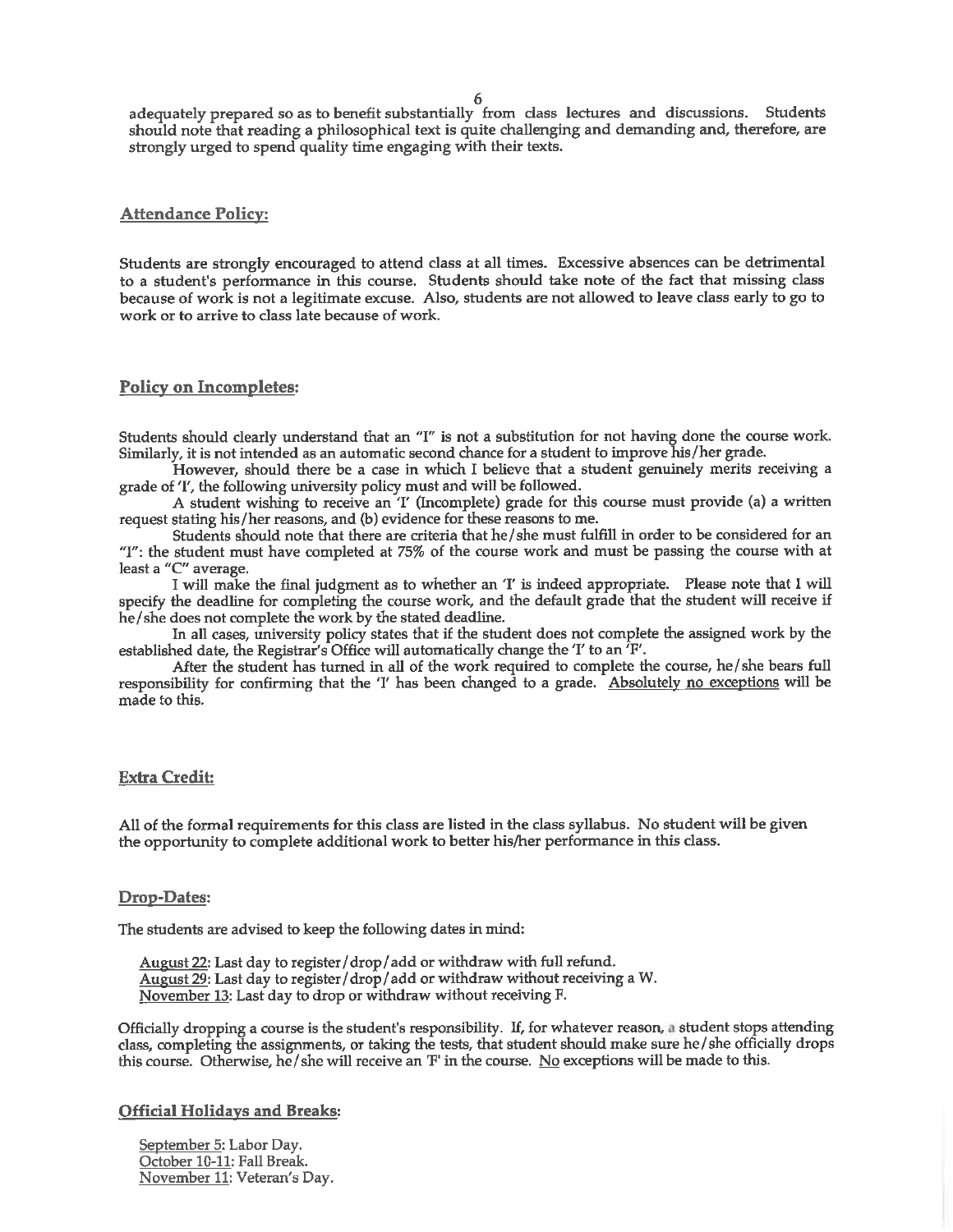# November 24-27: Thanksgiving Recess.

# **Other Important Dates:**

December 6: Last day of classes. December 7: Reading Days<br>December 7: Reading Days<br>December 8-14: Final examination week. December 19: Grades due in Registrar's office by 9:00 a.m.

# **Course Outline Tentative Reading Schedule**

### Part I

# **Introduction to Ethical Theory**

| l Titles                                  | <b>Reading Assignments</b> |
|-------------------------------------------|----------------------------|
| What is Morality                          | Rachels (pages 1-13)       |
| Gibson: Introduction and Chapters 1 and 2 | Pages 1-21                 |

| <b>Relativism</b>                       |                                           |
|-----------------------------------------|-------------------------------------------|
| <b>Titles</b>                           | <b>Reading Assignments</b>                |
| The Challenge of Cultural Relativism    | Rachels (pages 14-31)                     |
| Gibson: Chapter 4                       | Pages 34-41                               |
| <b>Ethical Relativism</b>               | Geirsson and Holmgren (pages 1-4)         |
| Relativism and Objectivity in Ethics in | Geirsson and Holmgren<br>(pages 12-31)    |
|                                         | Geirsson and Holmgren (pages 5-11 and 32- |
| *Out-of-Class Reflection                | 36)                                       |

| Subjectivism             |                            |
|--------------------------|----------------------------|
| Titles                   | <b>Reading Assignments</b> |
| l Subjectivism in Ethics | $Rachels: pages 32-48$     |

الأرادي المرابط الطا

| TAPTIMANTE NYEN AYAUTHALEY                |                                     |  |
|-------------------------------------------|-------------------------------------|--|
| <b>Titles</b>                             | <b>Reading Assignments</b>          |  |
| Does Morality Depend on Religion?         | Rachels (pages 49-63)               |  |
| Divine Command Theory:                    | Geirsson and Holmgren (pages 37-41) |  |
|                                           | Geirsson and Holmgren (pages 42-57) |  |
| Euthyphro by Plato                        |                                     |  |
| *Out -of - Class Reflection: The Story of |                                     |  |
| Abraham                                   | Geirsson and Holmgren (pages 58-60) |  |
|                                           |                                     |  |

# **Religion and Morality**

Test #1 (The date will be announced in class and by email at least one week prior to the exam)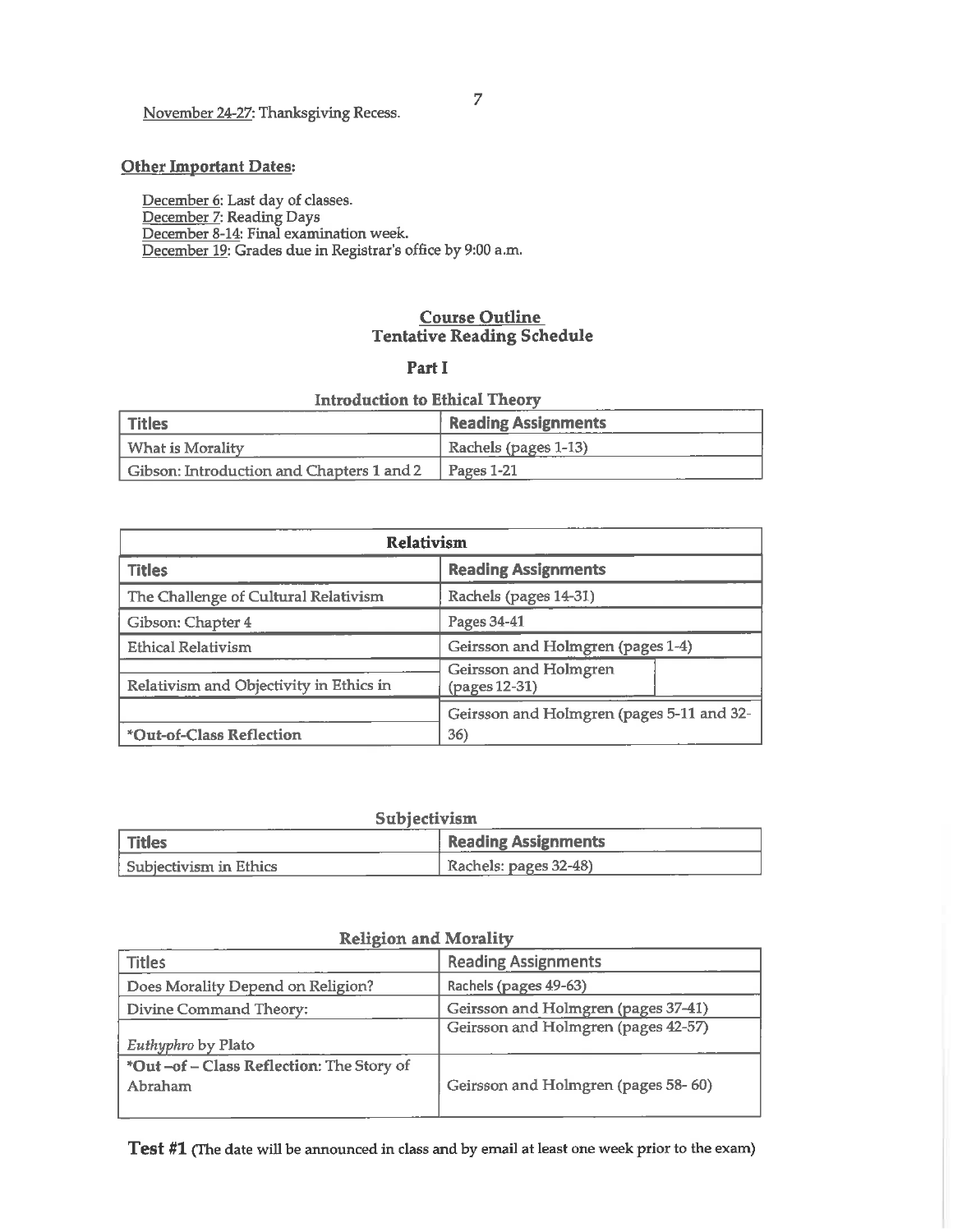# Part II

| Egoism                     |                                        |
|----------------------------|----------------------------------------|
| <b>Titles</b>              | <b>Reading Assignments</b>             |
| <b>Ethical Egoism</b>      | Rachels (pages 64-81)                  |
| Gibson: Chapter 3          | Pages 22-32                            |
| Egoism                     | Geirsson and Holmgren<br>(pages 61-64) |
| The Myth of Gyges by Plato | Geirsson and Holmgren (pages 65-73)    |

# Morality and The Theory of the Social Contract

| <b>Titles</b>                     | <b>Reading Assignments</b> |
|-----------------------------------|----------------------------|
| l The Idea of a Social Contract - | Rachels (pages 82-97)      |

| Utilitarianism                                                        |                                       |
|-----------------------------------------------------------------------|---------------------------------------|
| <b>Titles</b>                                                         | <b>Reading Assignments</b>            |
| The Utilitarian Approach                                              | Rachels (pages 98-109)                |
| The Debate Over Utilitarianism                                        | Rachels (pages 110-124)               |
| Gibson: Chapter 6                                                     | Pages 59-74                           |
| Consequentialism                                                      | Geirsson and Holmgren (pages 85-89    |
| Selection from Utilitarianism by Mill                                 | Geirsson and Holmgren (pages 90-98)   |
| *Out-of-Class Reflection: The<br><b>Experience Machine, by Nozick</b> | Geirsson and Holmgren (pages 124-126) |
| *Out-of-Class Reflection: Rich and Poor                               | Geirsson and Holmgren (pages 127-146  |

Test #2 (The date will be announced in class and by email at least one week prior to the exam)

# Part III

| Kantianism                              |                                       |  |
|-----------------------------------------|---------------------------------------|--|
| <b>Titles</b>                           | <b>Reading Assignments</b>            |  |
| Are There Absolute Moral Rules?         | Rachels (125-135)                     |  |
| Kant and Respect For Persons            | Rachels (136-145)                     |  |
| Gibson: Chapter 7                       | Pages 75-88                           |  |
| Deontology                              | Geirsson and Holmgren (pages 147-149) |  |
| The Foundations of the Metaphysics of   |                                       |  |
| Morals by Kant                          | Geirsson and Holmgren (pages 150-167) |  |
| *Out-of Class Reflection: A simplified  |                                       |  |
| version of Kant's Ethics by O'Neill     | Geirsson and Holmgren (pages 168-178) |  |
| *Out-of Class Reflection: Human Cloning | Geirsson and Holmgren (pages 179-184) |  |